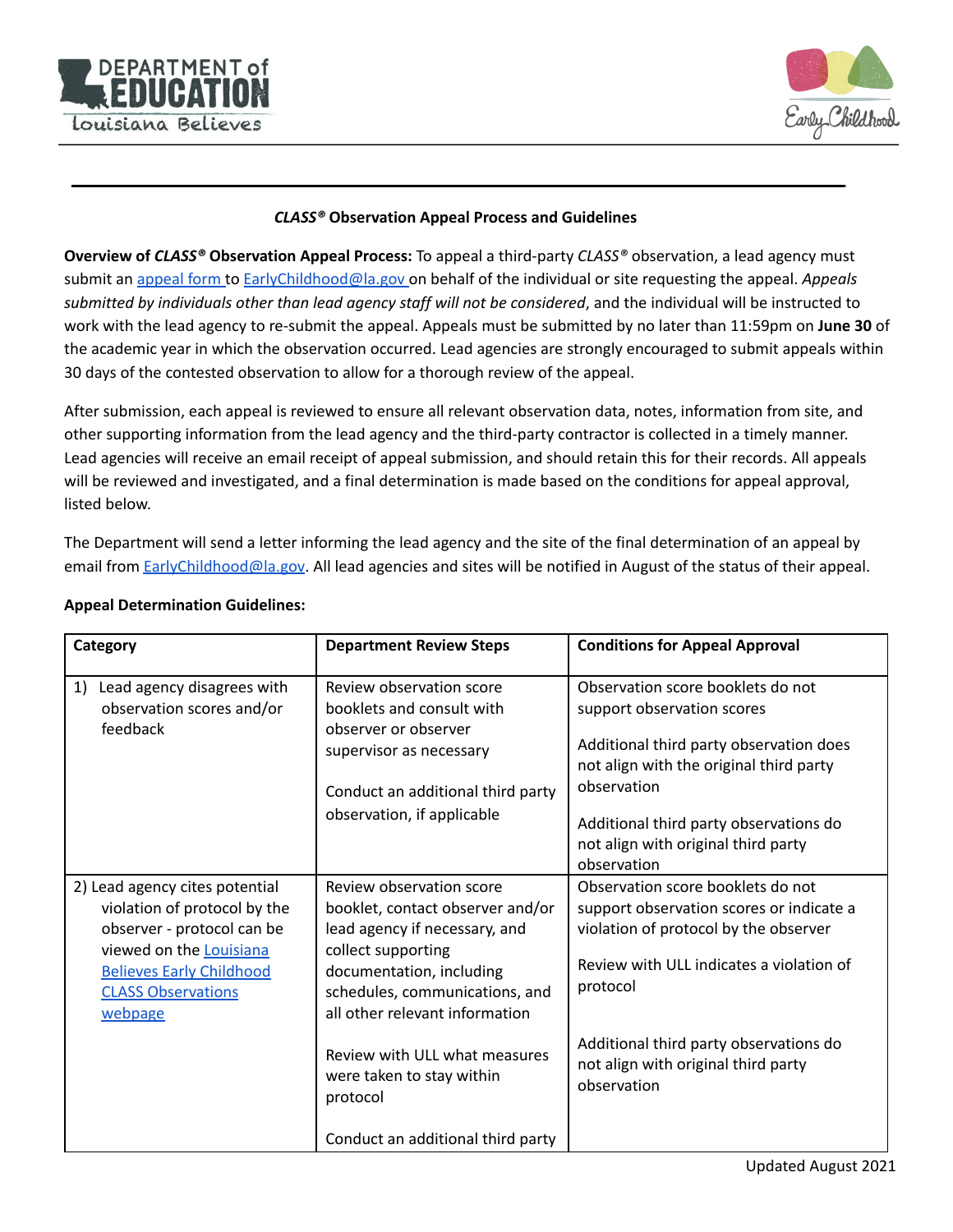



|                                                                                                                 | observation, if applicable                                                                                     |                                                                                                                                                                                                                                               |
|-----------------------------------------------------------------------------------------------------------------|----------------------------------------------------------------------------------------------------------------|-----------------------------------------------------------------------------------------------------------------------------------------------------------------------------------------------------------------------------------------------|
| 3)<br>Lead agency cites concern<br>about what teacher was<br>present in the classroom<br>during the observation | Review observation score<br>booklets<br>Confirm with ULL what teacher<br>was present during the<br>observation | Observation notes and score booklets do<br>not support observation scores or indicate<br>the wrong teacher was present in the<br>classroom during the observation<br>Review with ULL indicates<br>contractor<br>observed the wrong individual |
|                                                                                                                 | Confirm that the observation was<br>conducted during an observable<br>time on the daily schedule               | Circumstances indicate the classroom<br>should not have been observed at that<br>time                                                                                                                                                         |
|                                                                                                                 | Conduct an additional third party<br>observation, if applicable                                                | Additional third party observations do<br>not align with original third party<br>observation                                                                                                                                                  |
| Lead agency cites potential<br>4)<br>conflict of interest on the<br>part of the observer                        | Review observation notes and<br>score booklets                                                                 | Observation notes and score booklets do<br>not support observation scores or indicate<br>a conflict of interest                                                                                                                               |
|                                                                                                                 | Review with ULL what that<br>observer's previous involvement<br>with the site/teacher was                      | Review with ULL indicates the third party<br>observer has previous involvement that<br>violates the conflict of interest policy,<br>which can be found on the Louisiana                                                                       |
|                                                                                                                 | Conduct an additional third party<br>observation, if applicable                                                | <b>Believes Early Childhood CLASS</b><br><b>Observations webpage</b>                                                                                                                                                                          |
|                                                                                                                 |                                                                                                                | Additional third party observations do<br>not align with original third party<br>observation                                                                                                                                                  |
| Lead agency cites a<br>5)<br>disaster/extenuating<br>circumstances occurred<br>during observation               | Review observation notes and<br>score booklets<br>Review documentation of the                                  | Observation notes and score booklets do<br>not support observation scores or indicate<br>a disaster/extenuating circumstances<br>impacted the observation                                                                                     |
|                                                                                                                 | disaster/extenuating<br>circumstances and the evidence<br>that it impacted the observation                     | Review of documentation and evidence<br>indicates a disaster/extenuating<br>circumstances impacted the observation                                                                                                                            |
|                                                                                                                 | Review with ULL what the<br>observer witnessed                                                                 | Review with ULL indicates a<br>disaster/extenuating circumstances<br>impacted the observation                                                                                                                                                 |
|                                                                                                                 | Conduct an additional third party<br>observation, if applicable                                                | Additional third party observations do<br>not align with original third party<br>observation                                                                                                                                                  |